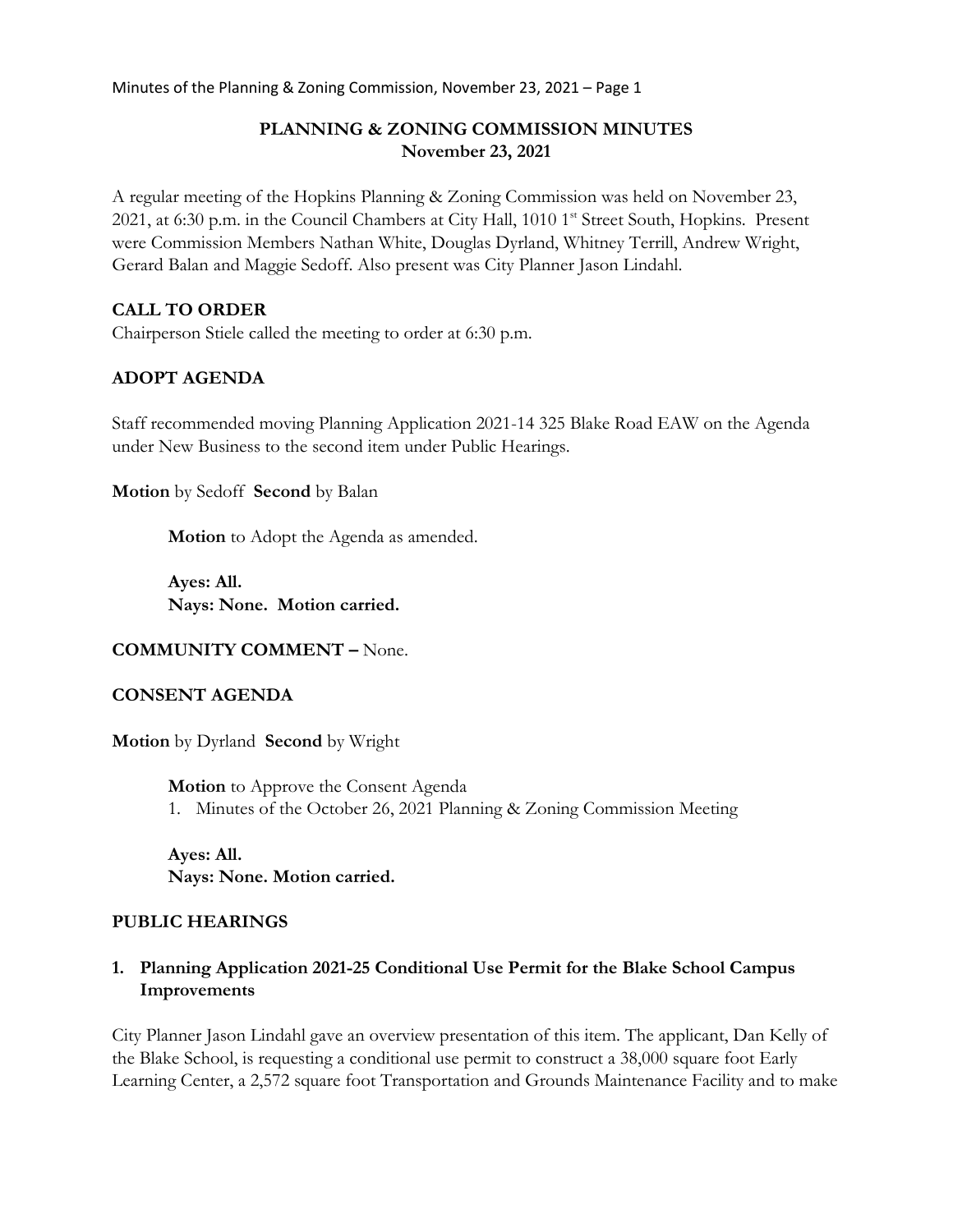improvements to Campus Drive. Staff has reviewed this application and found that it is generally consistent with the conditional use permit standards.

Commissioner Sedoff questioned if there was consideration given to incorporating the existing Hopkins Early Learning Center, which had recently closed its doors instead of building a new facility. Dan Kelly Chief Financial Officer with the Blake School responded that the Blake School wanted all the buildings on campus to be within a close distance to each other and there were specific design goals for the Early Learning Center that would be achieved by building a new facility.

Further discussion included building standards and parking study requirements.

Chairperson Stiele opened the public hearing.

Bill Gleason, resident at 33 Blake Road South, voiced concern over potential noise from refuse removal and vehicle maintenance work that might disturb immediate neighbors to the proposed facility. Mr. Kelly responded that he has spoken to Mr. Gleeson about these concerns.

**Motion** by White **Second** by Terrill

**Motion** to close the Public Hearing.

**Ayes: All. Nays: None. Motion carried.**

Commissioner Wright questioned the proposed hours of operation of the maintenance facility. Lisa Uhler, Director of Buildings and Grounds for Blake School, provided additional information on the hours of operation for grounds maintenance and snow clearing.

**Motion** by Wright **Second** by Balan

**Motion** to adopt Resolution 2021-22 recommending the City Council approve a conditional use permit for The Blake School, subject to conditions.

**Ayes: All. Nays: None. Motion carried.**

Mr. Lindahl stated that this item will be presented at the December 14 meeting with the Planning and Zoning Commission's recommendation for approval.

## 2. **Planning Application 2021-14 325 Blake Road Environmental Assessment Worksheet**

City Planner Lindahl introduced Bob Lux, CEO of Alatus and Walter Hughes of Humphries and Partners, who gave an overall presentation of the 325 Blake Road North Redevelopment Project.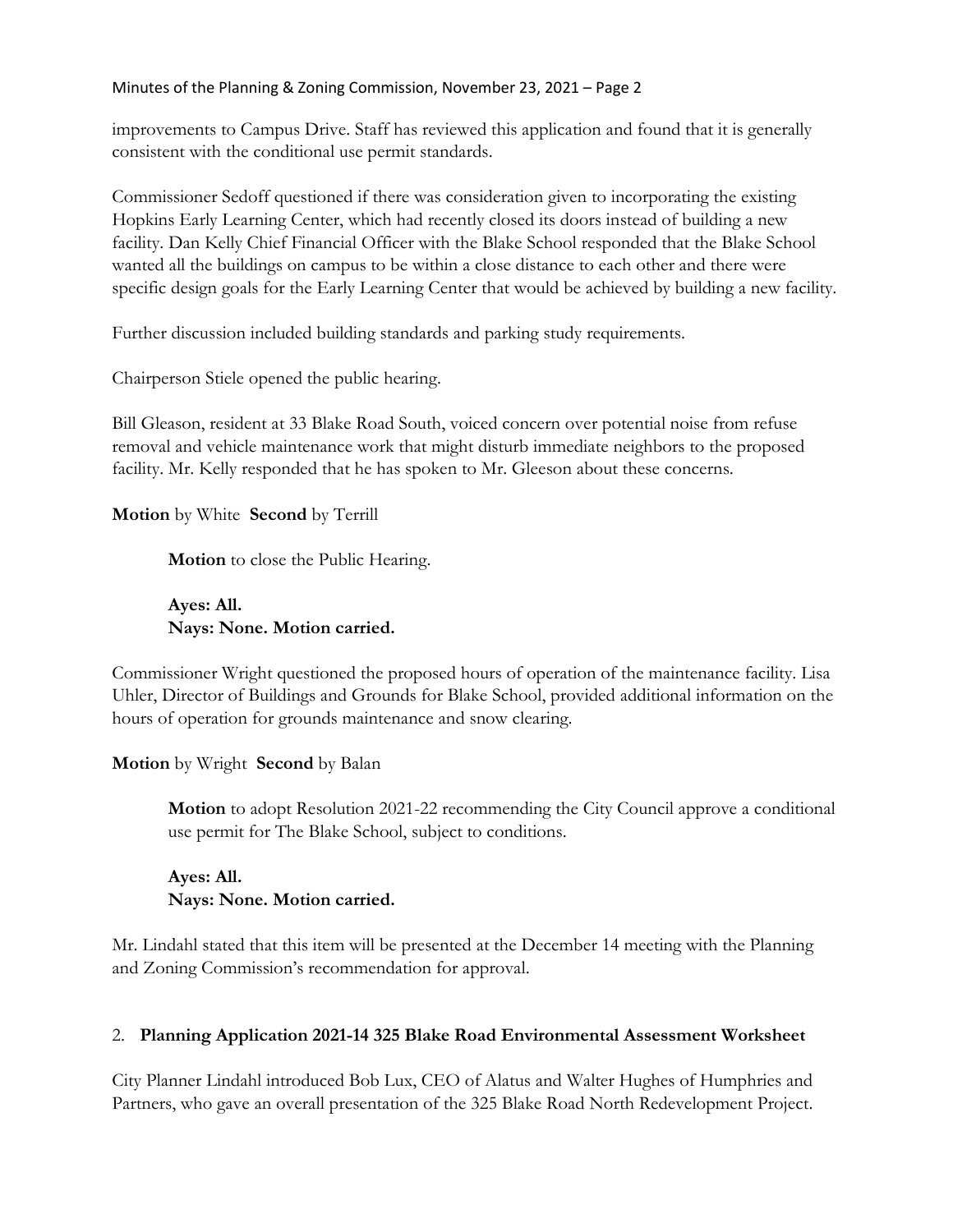Alison Harwood, Director of Natural Resources with WSB & Associates provided an overview of the Environmental Assessment Worksheet. Based on Minnesota Rule 4410.1700, the 325 Blake Road redevelopment project does not have potential for significant environmental effects and therefore, it is recommended that an Environmental Impact Statement is not needed. A public hearing is not required for an EAW and no comments were received during the public review period.

### **Motion** by White **Second** by Dyrland

**Motion** to adopt Resolution 2021-23 recommending the City Council make a negative declaration of need regarding an Environmental Impact Statement for the 325 Blake Road Development.

**Ayes: All. Nays: None. Motion carried.**

Mr. Lindahl stated this application will be presented to the City Council at their December 7 meeting with the Planning and Zoning Commission's recommendation for approval.

### 3. **Planning Application 2021-19 325 Blake Road PUD & Rezoning**

City Planner Lindahl gave an overview presentation of this item. Alatus, LLC on behalf of the property owner the Minnehaha Creek Watershed District (MCWD), requests rezoning and planned unit development (PUD) approvals for the property located at 325 Blake Road. The rezoning and PUD requests are necessary to facilitate the applicant's plans to subdivide and redevelop the property into a mixed use, commercial and residential transit-oriented development across Blake Road from the future Blake Road light rail transit station. The PUD approval is necessary to allow for several deviations from the development standards of the Mixed Uses district, which includes building height, floor to area ratio, setbacks, parking and exterior materials.

The developer hosted a neighborhood meeting on November 15, 2021 at 43 Hoops located at 1002 2<sup>nd</sup> Street Northeast. Staff also received one written comment from Dale Johnson whose questions focused comparisons between the Trilogy Blake Road Station and 325 Blake Road projects, snow removal and concerns over long-term developer accountability.

Commissioner Sedoff shared concern with allowing the 14-story building. Further discussion from the commission was generally supportive of the proposed height and of the overall project.

Chairperson Stiele opened the public hearing.

Pat Beddor, resident at 220 Ashley Road, shared concern over the PUD allowing deviation for a 14 story building stating that it was inconsistent with the 2009 Blake Road Corridor Small Area Plan he worked on as a Planning & Zoning Commissioner. City Planner Lindahl explained that the 14-story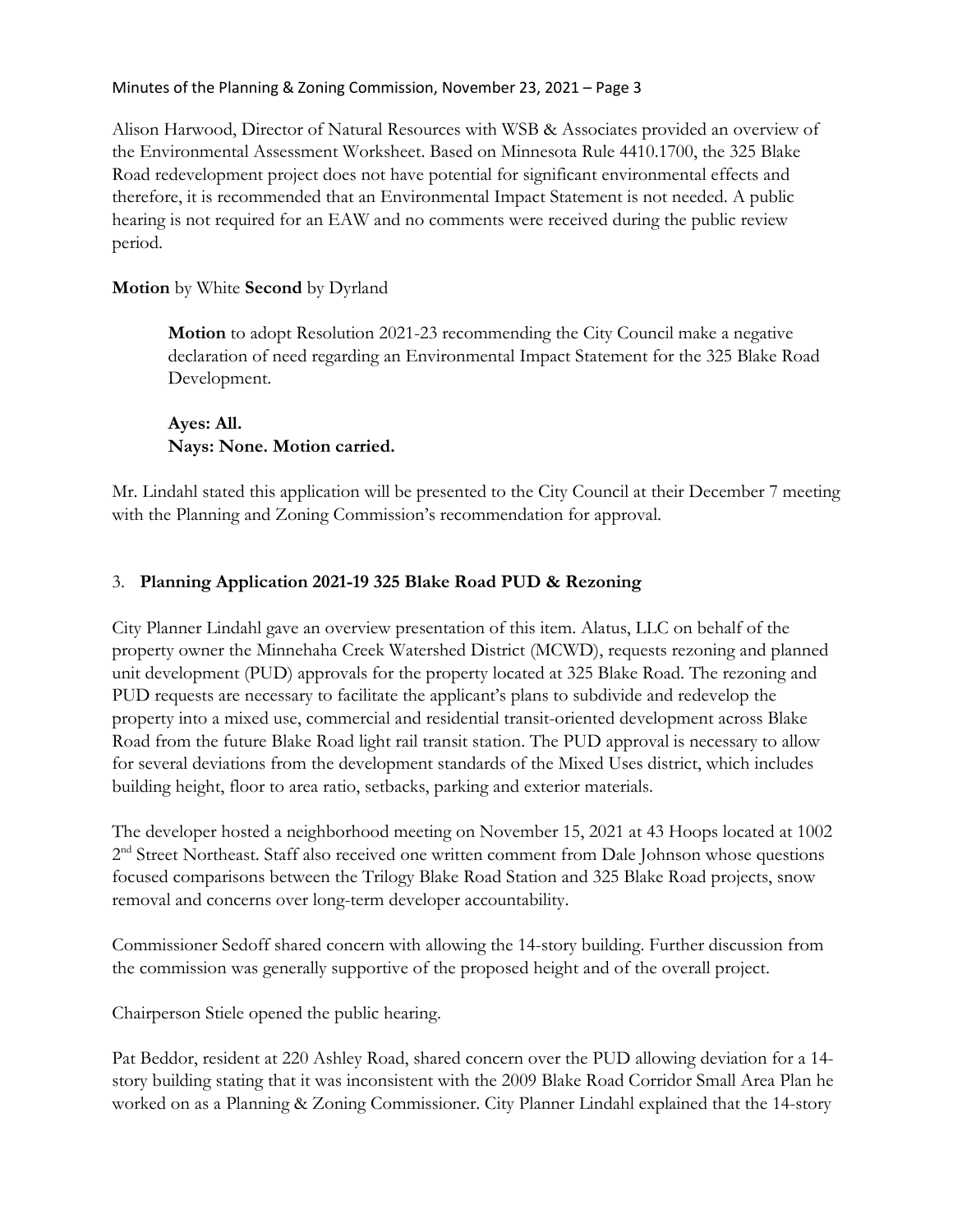building requires a deviation from the current Mixed Use standards but is consistent with the goals of the 2040 Comprehensive Plan regarding transit supportive density.

**Motion** by Wright **Second** by Balan

**Motion** to close the Public Hearing.

**Ayes: All Nays: None. Motion carried.**

**Motion** by White **Second** by Dyrland

**Motion** to adopt Resolution 2021-24 recommending the City Council approve an Ordinance rezoning the property at 325 Blake Road North from I-2, General Industrial to Mixed Use with a Planned Unit Development, subject to conditions.

**Ayes: 5 Nays: Sedoff. Abstain: Terrill. Motion carried.**

Mr. Lindahl stated this application will be presented to the City Council at their December 7 meeting with the Planning and Zoning Commission's recommendation for approval.

## 4. **Planning Application 2021-20 325 Blake Road Subdivision**

City Planner Lindahl gave an overview presentation of this item. Alatus, LLC on behalf of property owner the Minnehaha Creek Watershed District (MCWD) requests approval of the Mile 14 on Minnehaha Creek preliminary and final plats. The applicant proposes to plat the property into multiple parcels to facilitate the 325 Blake Road redevelopment project.

Chairperson Stiele opened the public hearing.

Bill Gleason, resident at 33 Blake Road South, requested clarification that the subdivision application only grants approval to split up the site and not what will be built on those parcels. City Planner Lindahl confirmed that the development approvals for the individual parcels are separate site plan review applications.

**Motion** by Sedoff **Second** by Balan

**Motion** to close the Public Hearing.

**Ayes: All. Nays: None. Motion carried.**

**Motion** by Balan **Second** by Wright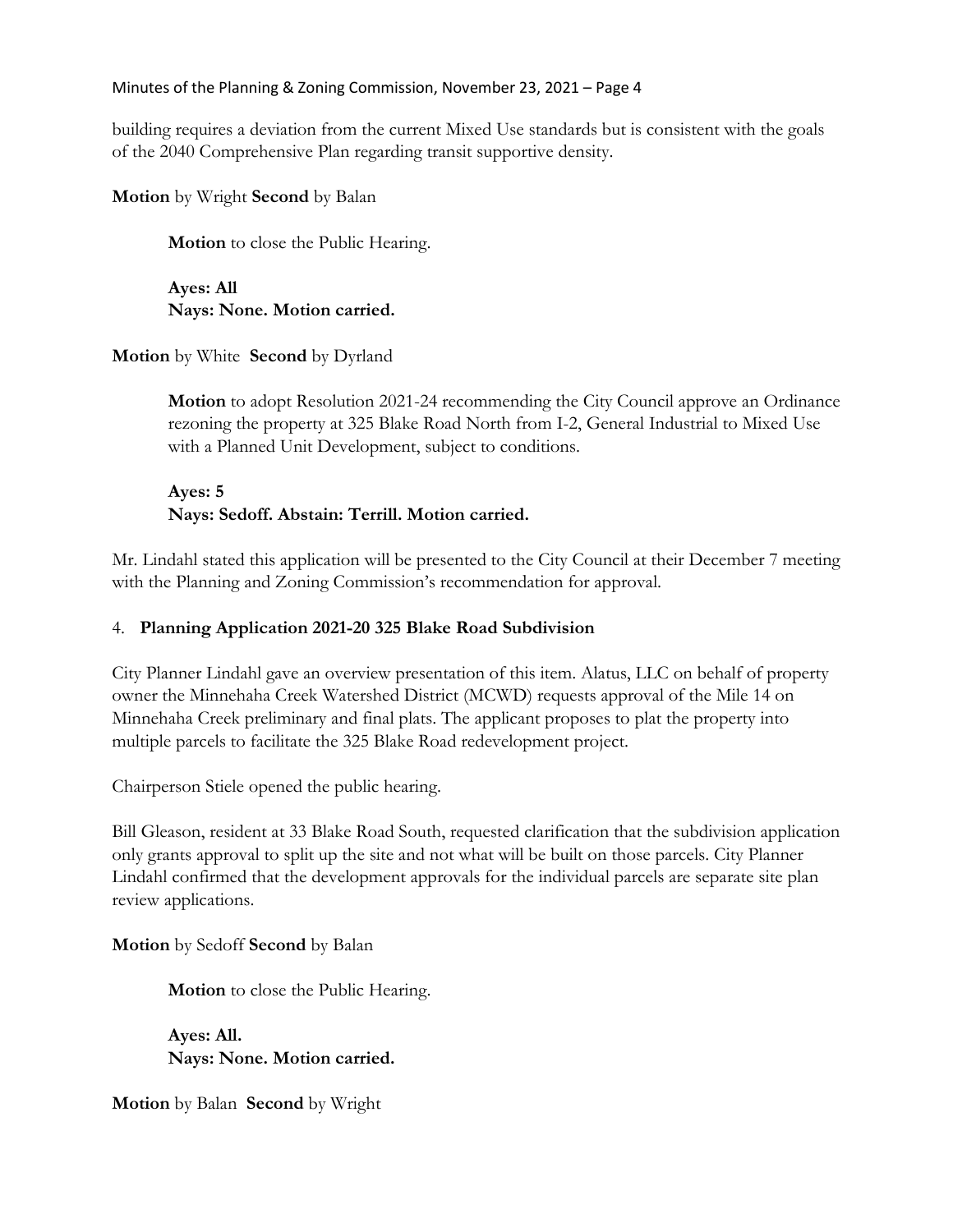**Motion** to adopt Resolutions 2021-25 recommending the City Council approve the Mile 14 on Minnehaha Creek preliminary plat.

**Ayes: All. Nays: None. Motion carried.**

**Motion** by Sedoff **Second** by Terrill

**Motion** to adopt Resolutions 2021-26 recommending the City Council approve the Mile 14 on Minnehaha Creek final plat.

**Ayes: All. Nays: None. Motion carried.**

Mr. Lindahl stated this application will be presented to the City Council at their December 7 meeting with the Planning and Zoning Commission's recommendation for approval.

#### 5. **Planning Application 2021-21 325 Blake Road Site Plan Review – Site A**

City Planner Lindahl gave an overview presentation of this item. The applicant, Alatus, LLC on behalf of the Minnehaha Creek Watershed District (MCWD) is requesting site plan approval for Site A of the 325 Blake Road redevelopment. Site A includes a 6-story, 112-unit affordable housing building. The building will be affordable to those earning 50% to 60% of area median income (AMI). Staff finds the site plan is consistent with the Mixed Use District standards except for building height, setbacks, parking and exterior building materials.

Commission discussion included accommodating families with larger three and four bedroom units and the cost for shared amenities such as the exercise facility and parking. Bob Lux, CEO of Alatus, stated that the exercise facilities and most other shared amenities would be free of charge to residents of any of the buildings within the development; there will be a fee for parking with different rates for reserved and unreserved parking. Building A will also feature a clubhouse within the building that will serve as a community space with a kid-focused area. Additional discussion revolved around equity in regards to parking and transportation and the potential needs of the future residents within the building. Mr. Lux described the Low Income Housing Tax Credit (LIHTC) financing process that requires developments to meet a number of strict criteria in order to receive funds including affordability of units and parking.

Chairperson Stiele opened the public hearing.

Pat Beddor, resident at 220 Ashley Road, referenced the 2009 Blake Road Corridor Small Area Plan and questioned why affordable units were concentrated to one building instead of mixed with market rate. Mr. Lux responded that the LIHTC program requires development proposals to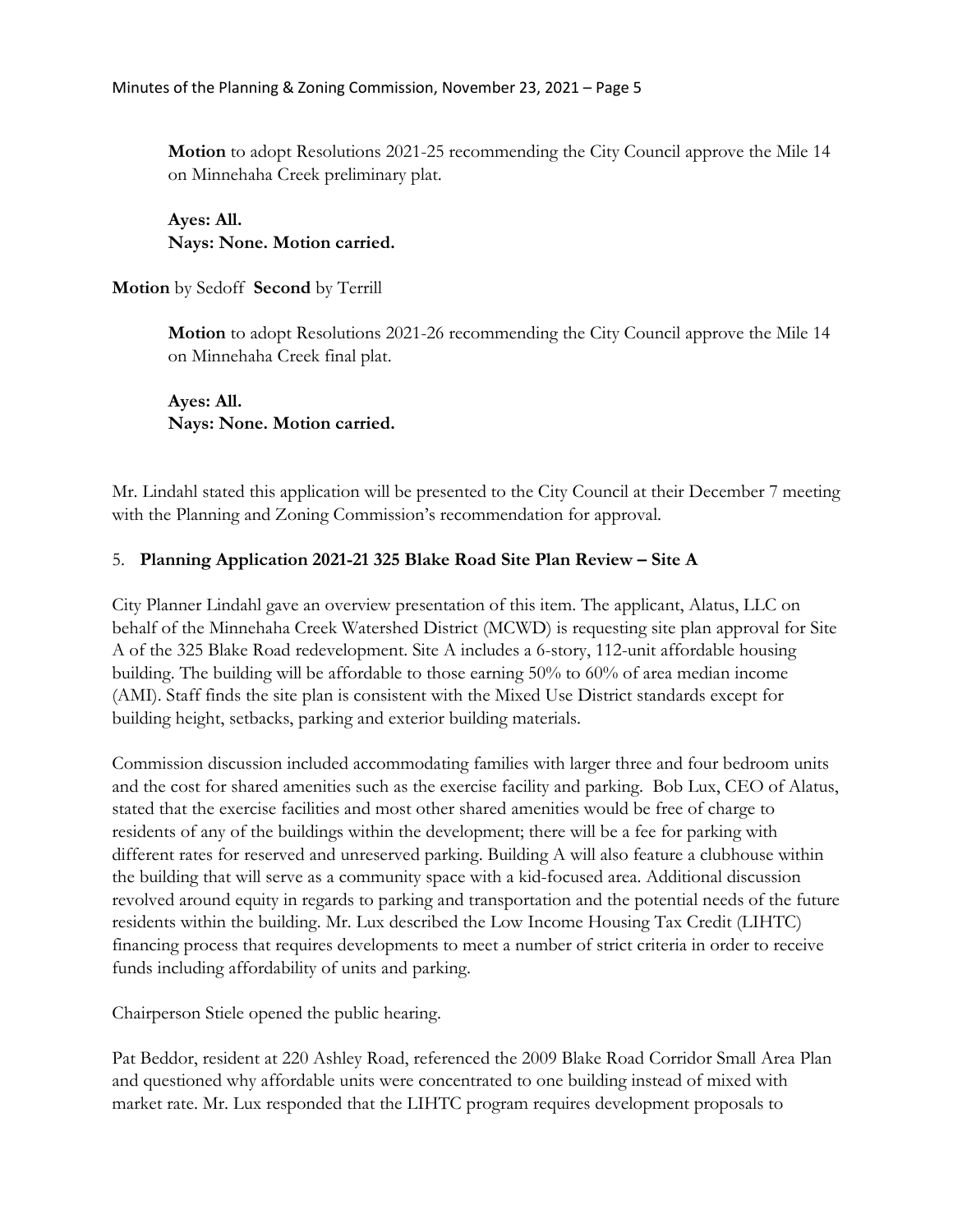maximize the number of affordable units in each project in order to receive financing, which results in the concentration of affordable units within one building. Additional discussion included the sense of community within affordable unit buildings and access to the shared amenities throughout the development.

### **Motion** by Balan **Second** by White

**Motion** to close the Public Hearing.

**Ayes: All. Nays: None. Motion carried.**

### **Motion** by Balan **Second** by Wright

**Motion** to adopt Resolution 2021-27 recommending the City Council approve the site plan for 325 Blake Site A, subject to conditions.

# **Ayes: All. Nays: None. Motion carried.**

Mr. Lindahl stated this application will be presented to the City Council at their December 7 meeting with the Planning and Zoning Commission's recommendation for approval.

## 6. **Planning Application 2021-22 325 Blake Road Site Plan Review – Site B**

City Planner Lindahl gave an overview presentation of this item. The applicant, Alatus, LLC on behalf of the Minnehaha Creek Watershed District (MCWD) requests site plan approval for Site B within the 325 Blake Road development. Site B includes a 5-story, 112-unit senior cooperative building.

Chairperson Stiele opened the public hearing. No one from the public came forward to speak.

**Motion** by Sedoff **Second** by Terrill

**Motion** to close the Public Hearing.

**Ayes: All. Nays: None. Motion carried.**

General discussion included appreciation for the electric vehicle charging stations and the environmental and sustainability considerations in the development.

**Motion** by Sedoff **Second** by Terrill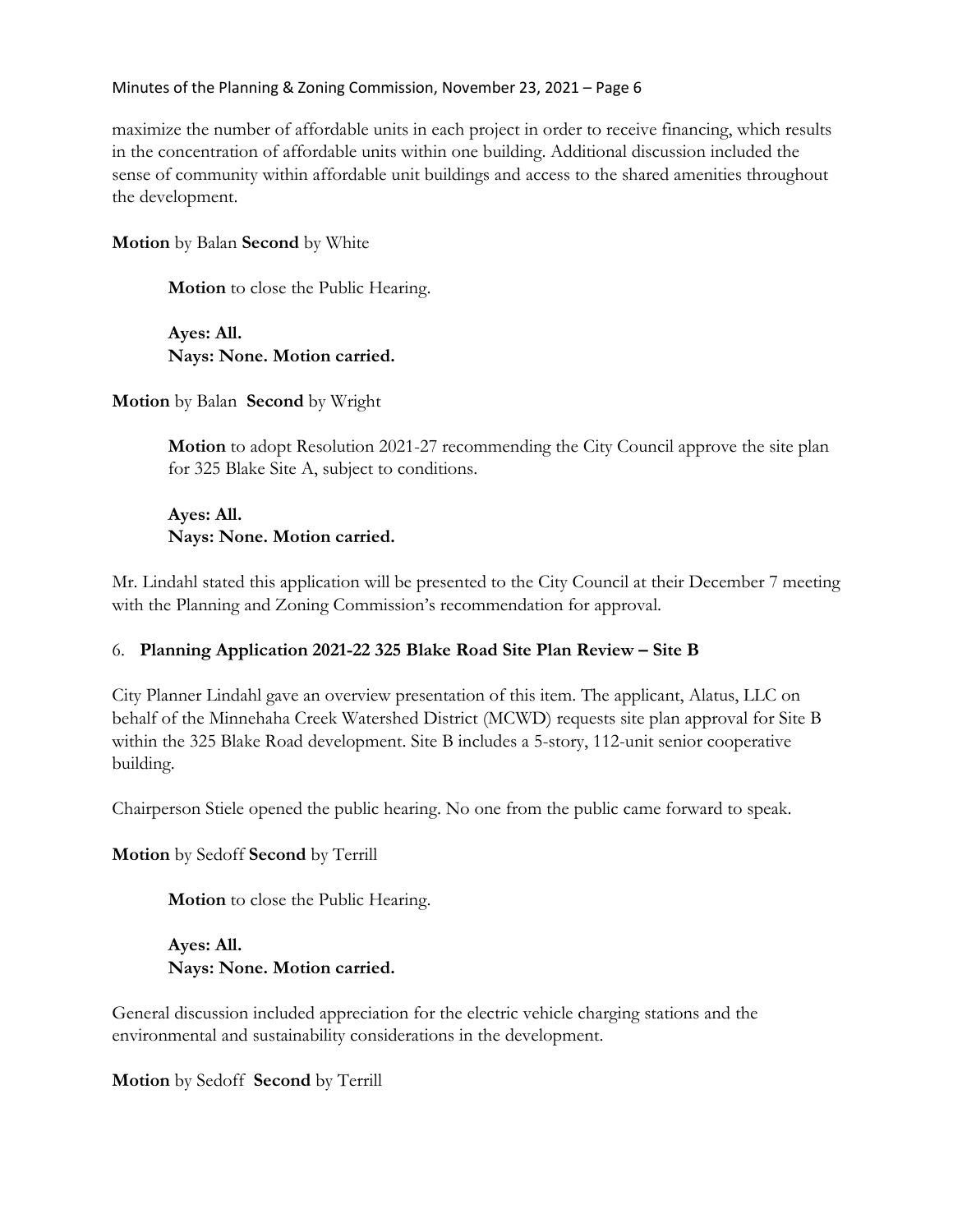**Motion** to adopt Resolution 2021-28 recommending the City Council approve the site plan for 325 Blake Site B, subject to conditions.

## **Ayes: All. Nays: None. Motion carried.**

Mr. Lindahl stated this application will be presented to the City Council at their December 7 meeting with the Planning and Zoning Commission's recommendation for approval.

## 7. **Planning Application 2021-23 325 Blake Road Site Plan Review – Site C**

City Planner Lindahl gave an overview presentation of this item. The applicant, Alatus, LLC on behalf of the Minnehaha Creek Watershed District (MCWD) requests site plan approval for Site C of the 325 Blake Road development. Site C includes a 14-story, 342-unit market rate apartment building. The building will include 9,000 square feet of commercial space, 520 shared parking stalls and 15% of the building would allow for hotel units.

Commissioner Balan asked where in the building would the hotel uses be located. Mr. Lux responded that the hotel units would be on the lower floors of the building but there is a chance that the hotel units could be scattered throughout the building in the future. Commissioner Sedoff shared concern with the height of the building deviating from the current zoning standards.

## **Motion** by Terrill **Second** by Wright

**Motion** to adopt Resolution 2021-29 recommending the City Council approve the site plan for 325 Blake Site C, subject to conditions.

# **Ayes: 6. Nays: Sedoff. Motion carried.**

Mr. Lindahl stated this application will be presented to the City Council at their December 7 meeting with the Planning and Zoning Commission's recommendation for approval.

## 8. **Planning Application 2021-24 325 Blake Road Site Plan Review – Site D**

City Planner Lindahl gave an overview presentation of this item. The applicant, Alatus, LLC on behalf of the Minnehaha Creek Watershed District (MCWD), requests site plan approval for Site D of the 325 Blake Road development. Site D includes a 5-story, 162-unit mixed income multiple unit building. As a mixed income building, 80 percent of the units would be market rate and 20 percent would be designated for those at 60 percent of the Area Median Income (AMI). The building would also include 254 shared parking stalls.

Chairperson Stiele opened the public hearing. No one from the public came forward to speak.